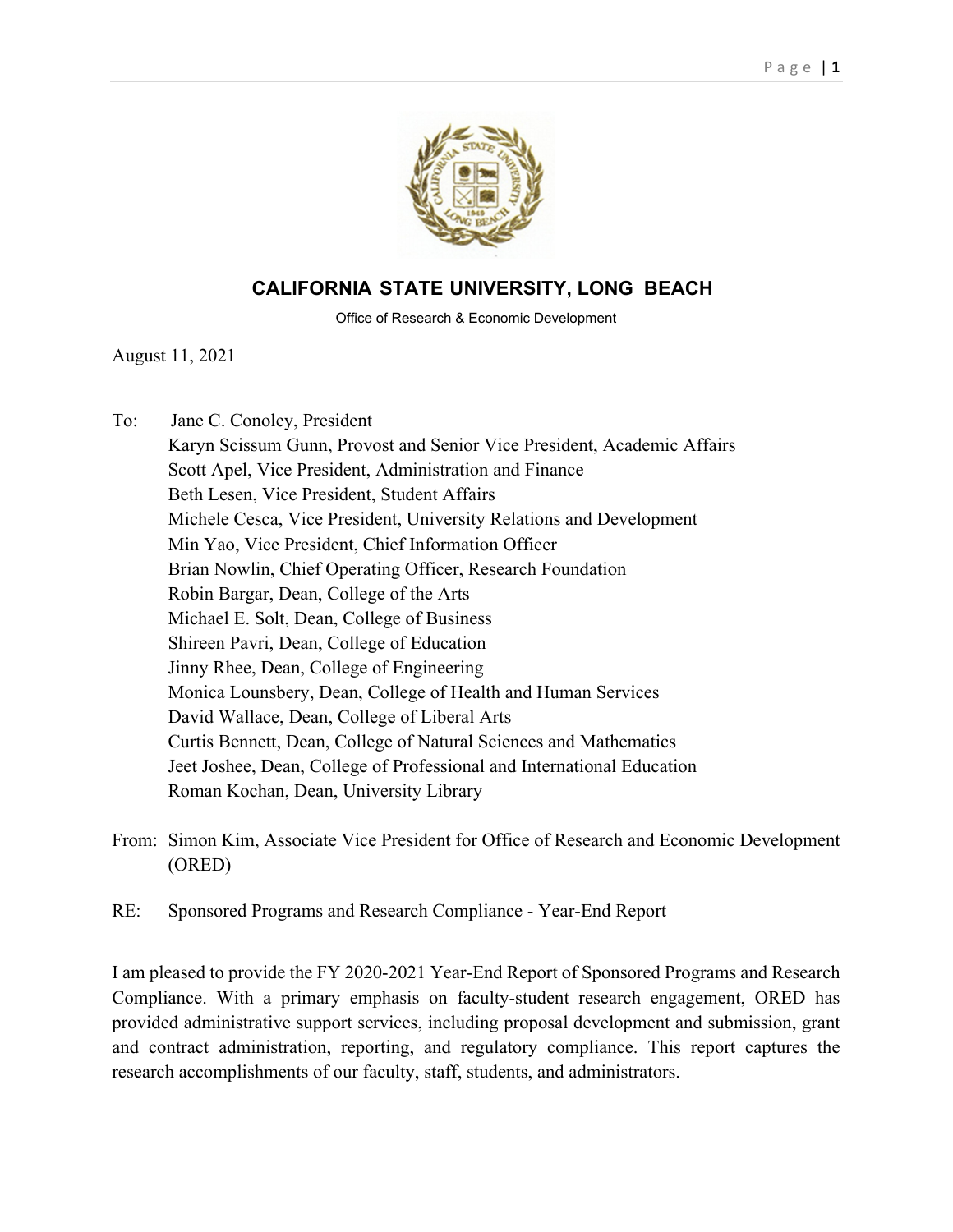#### Page | **2**

#### **I. Proposal Preparation and Submission**

Despite the ongoing COVID-19 pandemic, grant writing productivity continued. We are pleased to report that 211 faculty, staff, and administrators submitted 301 new proposals, totaling \$128.6 million (See Table 1). The number of proposals submitted, and total new research funds requested increased from FY 2019-20. While we were unable to invite program officers from various federal funding agencies to our campus for professional development workshops, we continued to offer virtual workshops for faculty to share best practices in grant writing and information about their upcoming grant opportunities. The COVID-19 pandemic provided opportunities for the ORED Pre-Award team to transition all services to an electronic format. Moving forward with minimal interruption of services, all internal routing and submission procedures were updated to support on-line interactions and most paper-based processes have been eliminated.

| Division/College   | 2021 Total New<br><b>Proposals</b><br><b>Submitted</b> | 2021 Total New<br>Research<br><b>Funds</b><br><b>Requested</b> | 2020 Total New<br><b>Proposals</b><br><b>Submitted</b> | 2020 Total New<br>Research<br><b>Funds</b><br><b>Requested</b> | <b>Total Proposals</b><br>Submitted<br>(% Change) | <b>Total Research</b><br><b>Funds Requested</b><br>(% Change) |
|--------------------|--------------------------------------------------------|----------------------------------------------------------------|--------------------------------------------------------|----------------------------------------------------------------|---------------------------------------------------|---------------------------------------------------------------|
| <b>COB</b>         | 2                                                      | 11.501.00                                                      | 2                                                      | 53,668                                                         | 0.00                                              | $-78.57$                                                      |
| <b>CPIE/CITT</b>   | 12                                                     | 4,220,859                                                      |                                                        | 1,067,300                                                      | 71.43                                             | 295.47                                                        |
| <b>CED</b>         | 17                                                     | 29,267,093                                                     | 17                                                     | 13.632.769                                                     | 0.00                                              | 114.68                                                        |
| <b>CHHS</b>        | 46                                                     | 21,331,731                                                     | 45                                                     | 20,552,836                                                     | 2.22                                              | 3.79                                                          |
| <b>CLA</b>         | 63                                                     | 6,600,155                                                      | 38                                                     | 13,887,119                                                     | 65.79                                             | $-52.47$                                                      |
| <b>CNSM</b>        | 54                                                     | 33,843,129                                                     | 54                                                     | 19,579,089                                                     | 0.00                                              | 72.85                                                         |
| <b>COE</b>         | 74                                                     | 16,677,134                                                     | 75                                                     | 42,749,288                                                     | $-1.33$                                           | $-60.99$                                                      |
| <b>COTA</b>        | 13                                                     | 1,269,070                                                      | 11                                                     | 246.540                                                        | 18.18                                             | 414.75                                                        |
| <b>Other Units</b> |                                                        |                                                                |                                                        |                                                                |                                                   |                                                               |
| (Pres, AA, SS,     | 20                                                     | 15,428,087                                                     | 17                                                     | 12,568,325                                                     | 17.65                                             | 22.75                                                         |
| URD)               |                                                        |                                                                |                                                        |                                                                |                                                   |                                                               |
| <b>TOTAL</b>       | 301                                                    | 128,648,759                                                    | 266                                                    | 124,336,934                                                    | 13.16                                             | 3.47                                                          |

Table 1: Overview of New Proposals Submitted

## **II. New Awards**

We are also delighted to report that 98 Principal Investigators received 151 new external awards, totaling \$32.1 million (See Table 2). Sponsors included 68 federal, 30 state, and 9 local agencies, as well as 44 private corporations and foundations. Our faculty has had a remarkable year for securing new external awards during the COVID-19 pandemic. In spite of the challenges, we had in the reduction of research activities, the faculty in the Colleges of Health & Human Services, for example, had 37 proposals awarded for a total of \$16.2 million which is nearly triple the amount of the previous year.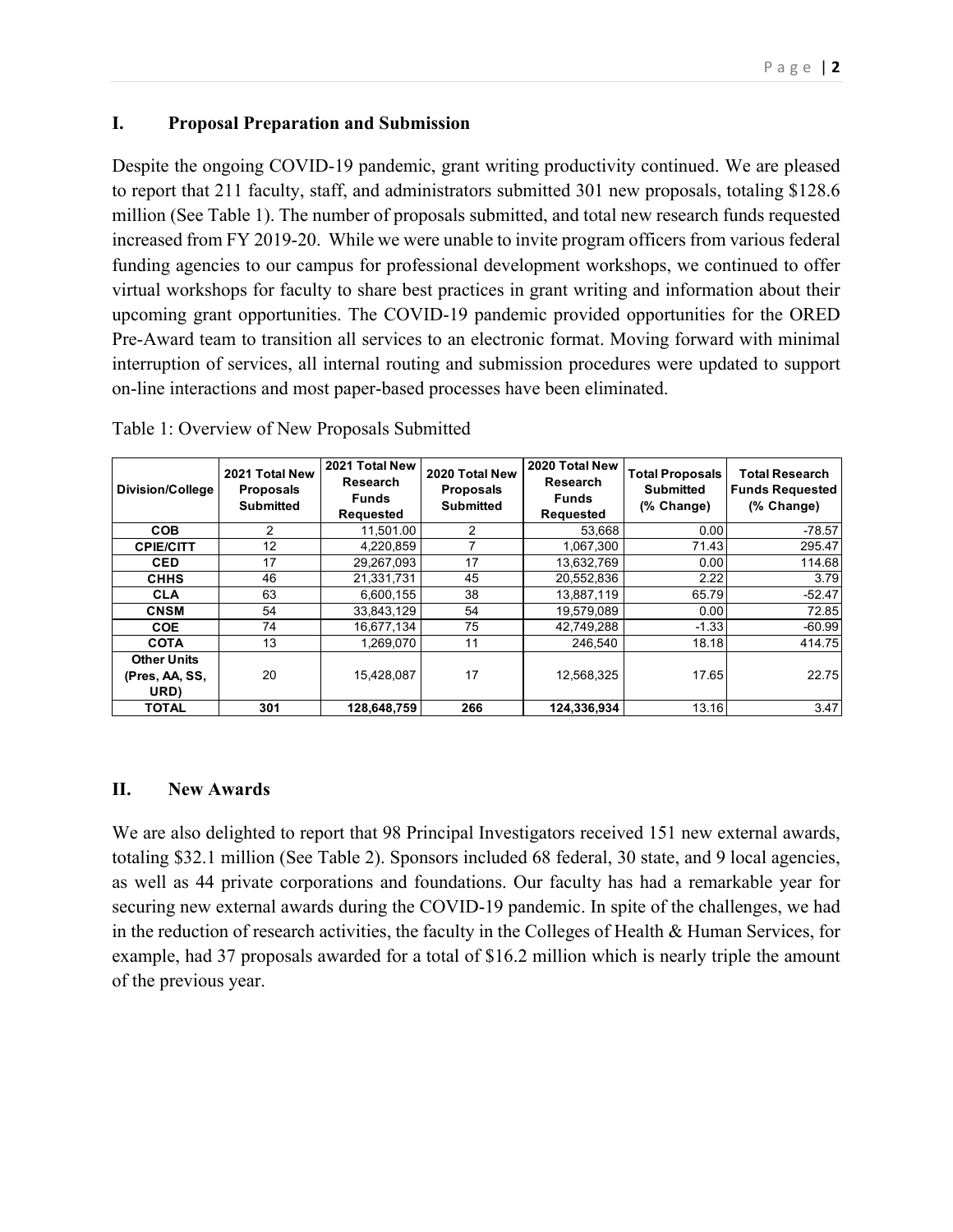|                         | 2021 Total New   | 2021 Total New       | 2020 Total New   | 2020 Total New       | <b>Total Proposals</b> | <b>Total Research</b> |
|-------------------------|------------------|----------------------|------------------|----------------------|------------------------|-----------------------|
| <b>Division/College</b> | <b>Proposals</b> | <b>Research</b>      | <b>Proposals</b> | <b>Research</b>      | Awarded                | <b>Funds Awarded</b>  |
|                         | Awarded          | <b>Funds Awarded</b> | Awarded          | <b>Funds Awarded</b> | (% Change)             | (% Change)            |
| <b>COB</b>              | 2                | 11,500.00            |                  | 53,668               | 0.00                   | $-78.57$              |
| <b>CPIE/CITT</b>        | 8                | 896.414              | 9                | 673.009              | $-11.11$               | 33.20                 |
| <b>CED</b>              |                  | 3,415,941            | 10               | 1.610.061            | $-30.00$               | 112.16                |
| <b>CHHS</b>             | 37               | 16,255,558           | 24               | 5,921,556            | 54.17                  | 174.51                |
| <b>CLA</b>              | 29               | 2,360,322            | 21               | 1,817,963            | 38.10                  | 29.83                 |
| <b>CNSM</b>             | 34               | 3,113,267            | 29               | 3,675,893            | 17.24                  | $-15.31$              |
| <b>COE</b>              | 17               | 2,237,338            | 37               | 8,135,068            | $-54.05$               | $-72.50$              |
| <b>COTA</b>             | 6                | 161,429              | 11               | 101.090              | $-45.45$               | 59.69                 |
| <b>Other Units</b>      |                  |                      |                  |                      |                        |                       |
| (Pres, AA, SS,          | 11               | 3,690,642            | 14               | 21,000,609           | $-21.43$               | $-82.43$              |
| URD, AF, IT)            |                  |                      |                  |                      |                        |                       |
| <b>TOTAL</b>            | 151              | 32,142,410           | 157              | 42.988.917           | $-3.82$                | $-25.23$              |

#### **III. Research Expenditures**

The campus generated \$33.8 million in research expenditures, \$29.6 in direct and \$4.2 in indirect expenditures, during the year with reduced research activities, including restricted on-campus lab openings, research training programs, and travel. (See Table 3). Ongoing post-award administration activities include award negotiation and acceptance, fund establishment, coordination of employment, expenditure compliance and processing, financial reporting, sponsor invoicing, and project close out. The ORED Post-Award team has also transitioned all services to an on-line format and is continuously working with campus partners to streamline timely award execution, award set up, expenditure approvals, financial reporting, and close out requirements. Over the course of the Covid-19 pandemic, the ORED Post-Award team has 1) established online signature approval processes working with multiple colleges, divisions, and the Research Foundation; 2) reviewed and implemented multiple OMB and sponsor specific Covid-19 grant guidance regulations; 3) eliminated paper-based post award tracking systems; and 4) provided online training presentations to help Principal Investigators adapt to Covid-19 modifications.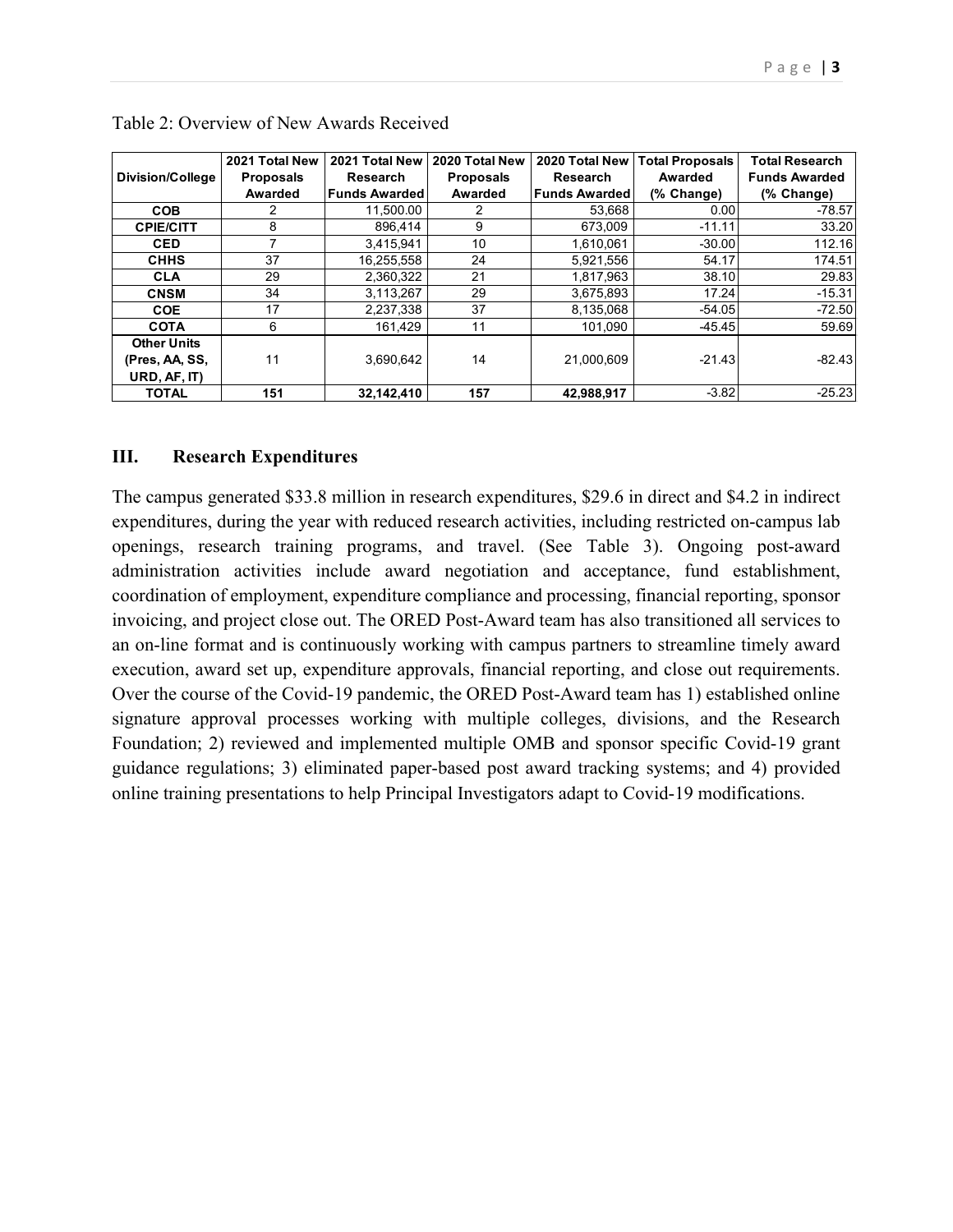| Division/College                                     | 2021 Research<br><b>Expenditures</b> | 2021 F&A<br>Revenue | 2021 Effective<br>F&A Rate | 2020 Research<br><b>Expenditures</b> | 2020 F&A<br>Revenue | 2020 Effective<br>F&A Rate | <b>Total Research</b><br><b>Expenditures</b><br>(% Change) | <b>Total F&amp;A</b><br>Revenue<br>(% Change) | <b>Total Effective</b><br>F&A Rate<br>(% Change) |
|------------------------------------------------------|--------------------------------------|---------------------|----------------------------|--------------------------------------|---------------------|----------------------------|------------------------------------------------------------|-----------------------------------------------|--------------------------------------------------|
| COB                                                  | 6,292                                | .588                | 13.8%                      | 12.490                               | 2,872               | 23.0%                      | $-49.62$                                                   | $-44.73$                                      | $-39.97$                                         |
| <b>CPIE/CITT</b>                                     | 940.005                              | 229,970             | 25.7%                      | 1,152,525                            | 223,359             | 19.4%                      | $-18.44$                                                   | 2.96                                          | 32.38                                            |
| <b>CED</b>                                           | 3,166,370                            | 121,485             | 3.6%                       | 2,936,974                            | 127,472             | 4.3%                       | 7.81                                                       | $-4.70$                                       | $-18.06$                                         |
| <b>CHHS</b>                                          | 8.561.491                            | 1.049.354           | 6.5%                       | 9.715.468                            | 1.091.781           | 11.2%                      | $-11.88$                                                   | $-3.89$                                       | $-42.56$                                         |
| <b>CLA</b>                                           | 985.444                              | 260,068             | 11.0%                      | 963,623                              | 214,607             | 22.3%                      | 2.26                                                       | 21.18                                         | $-50.53$                                         |
| <b>CNSM</b>                                          | 4.505.446                            | 733.982             | 23.6%                      | 5.593.552                            | 1.049.180           | 18.8%                      | $-19.45$                                                   | $-30.04$                                      | 25.69                                            |
| <b>COE</b>                                           | 3,350,542                            | 457.494             | 20.4%                      | 2,499,976                            | 485,302             | 19.4%                      | 34.02                                                      | $-5.73$                                       | 5.34                                             |
| <b>COTA</b>                                          | 120,949                              | 7,508               | 4.7%                       | 169,555                              | 5,288               | 3.1%                       | $-28.67$                                                   | 41.98                                         | 49.13                                            |
| <b>Other Units</b><br>(Pres, AA, SS,<br>URD, AF, IT) | 8.037.062                            | 1,291,350           | 35.0%                      | 9.000.978                            | 1,339,729           | 14.9%                      | $-10.71$                                                   | $-3.61$                                       | 135.08                                           |
| <b>TOTAL</b>                                         | 29,673,601                           | 4.152.799           | 14.0%                      | 32.045.140                           | 4,539,589           | 14.2%                      | $-7.40$                                                    | $-8.52$                                       | $-1.21$                                          |

| Table 3: Overview of Research Expenditures and F&A Rates |  |  |  |
|----------------------------------------------------------|--|--|--|
|----------------------------------------------------------|--|--|--|

Our campus participates in the Annual NSF Higher Education Research and Development (HERD) Survey. In FY 2019-20, the campus generated \$18.6 million in funding of research and development, according to data from the NSF (HERD) survey. The campus ranks 7th among 23 CSU campuses and 42nd out of 88 high Hispanic enrollment institutions in the U.S. for research expenditures.

|  |  | Table 4: NSF Higher Education Research and Development (HERD) Data for FY 2019-20 |
|--|--|-----------------------------------------------------------------------------------|
|  |  |                                                                                   |

| <b>Institution</b>                                     | All R&D<br>expenditures | Computer and<br>information<br>sciences | Geosciences,<br>atmospheric<br>sciences, and<br>ocean sciences sciences | Life   | <b>Mathematics</b><br>and statistics | Physical<br>sciences | <b>Psychology</b> | Social | sciences Sciences nec | Engineering | All non-<br>S&E fields |
|--------------------------------------------------------|-------------------------|-----------------------------------------|-------------------------------------------------------------------------|--------|--------------------------------------|----------------------|-------------------|--------|-----------------------|-------------|------------------------|
| San Diego State U.                                     | 92,964                  | 1,563                                   | 2,582                                                                   | 28,629 | 4,061                                | 6,333                | 14,071            | 5,054  | 4,243                 | 8,197       | 18,231                 |
| San Jose State U.                                      | 44,309                  |                                         | 12,777                                                                  | 1.133  |                                      | 2,041                | 20,152            | 247    | 1,596                 | 1,864       | 4,491                  |
| San Francisco State U.                                 | 31,888                  | 840                                     | 4,297                                                                   | 12,886 | 1,023                                | 3,088                | 1,329             | 3,629  | 1,291                 | 1,284       | 2,221                  |
| California Polytechnic<br>State U., San Luis<br>Obispo | 30,923                  | 850                                     | 1,362                                                                   | 11,743 | 1,711                                | 10,500               | 90                | 256    | O                     | 4,116       | 295                    |
| California State U.,<br>Sacramento                     | 23,544                  | 123                                     | 909                                                                     | 1,324  | 41                                   | 344                  | 298               | 7,331  | 2,402                 | 7,507       | 3,265                  |
| California State U.,<br>Northridge                     | 21,095                  | 189                                     | 1,832                                                                   | 10,053 | 786                                  | 3,225                | 419               | 695    | 845                   | 714         | 2,337                  |
| California State U., Long<br>Beach                     | 18,664                  | 74                                      | 125                                                                     | 5,335  | 621                                  | 4,363                | 1,660             | 723    | 335                   | 4,223       | 1,205                  |
| California State U., San<br>Bernardino                 | 16,062                  | 1,831                                   | 118                                                                     | 2,115  | 681                                  | 1,219                | 2,708             | 534    | 779                   | 2,434       | 3,643                  |
| California State U., Los<br>Angeles                    | 12,476                  | 46                                      | $\Omega$                                                                | 3,023  | 35                                   | 6,351                | 76                | 1,629  | O                     | 1,009       | 307                    |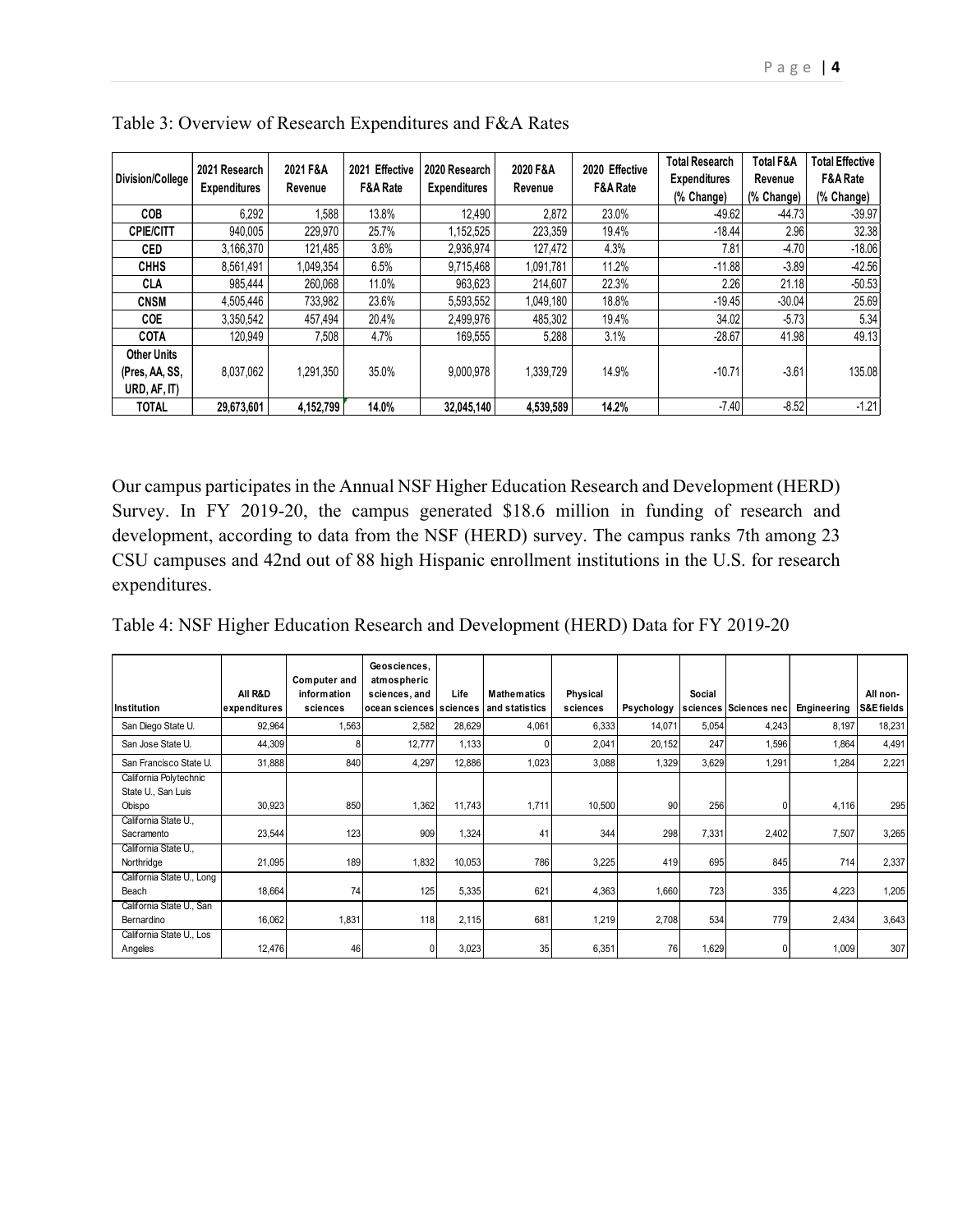#### **IV. Internal Research Funding**

The campus continues to invest heavily in the research infrastructure to revitalize Research, Scholarly, and Creative Activity (RSCA) and the competitiveness for external funding opportunities that align with our mission and with faculty interests and expertise. This effort has included the investment of approximately \$1.7 million allocated to colleges toward RSCA; \$200,000 from the Chancellor's Office for mini-grants and summer stipends; \$100,000 for the Office of Research and Economic Development Multidisciplinary Research Award; and \$200,000 for the Summer Student Research Assistantship. Other ongoing investments and incentives made by Academic Affairs and ORED to RSCA on campus include: the Responsible Conduct of Research training for faculty and students in compliance with the NIH and NSF regulations; and faculty professional development workshops in grant development.

Open-access (OA) publishing for research articles is growing in popularity; OA publications have more than doubled in the past 5 years as more faculty wish to maximize the accessibility of their work. Many OA journals are highly regarded by researchers and have high impact factors. At CSULB, OA publications currently account for 10% of annual faculty publications, and the proportion aligns with the global trend: 13% of all 2017 publications on Web of Science were OA. OA publishing, thus, represents a small but growing proportion of our university's publications. As more and more faculty choose OA publishing, it has become an important means of promotion for CSULB. ORED has allocated \$20,000 starting FY2019 to support research publications by CSULB faculty. All tenured and probationary faculty and full-time lecturers are eligible to apply to fund publication of their work. At the end of FY 2020-2021, there were a total of 25 OA awardees for a total of more than \$20,000.

## **V. Research Compliance**

Continuous collective efforts have been made to overcome ongoing challenges of the COVID-19 pandemic, and significant progress was made toward the improvement of CSULB research compliance programs, including: 1) refined and enhanced RCR training using Microsoft Teams to better communicate with presenters and students; 2) completed Compliance Reviews of 339 grant/contract applications with a focus on RCR training, FCOI disclosures, and promptly followed up to adequately address issues in the areas of IACUC, IRB, Export Control and/or IP; 3) updated registrations with federal regulation agencies, such as FWA/IRB registration with HHS-OHRP, IBC registration with NIH-IBC-RMS, IACUC Annual Report to NIH-OLAW and USDA, and Annual Report on Possible Research Misconduct to HHS-ORI; 4) coordinated more activities regarding Intellectual Property management with improvements toward tech-transfer and commercialization of innovations; 5) conducted reviews of Material Transfer Agreements and Non-disclosure agreements to support inter-institution collaborations; 6) finalized the draft of the new version of Policy on Use of Unmanned Aircraft Systems (UASs); 7) worked with Academic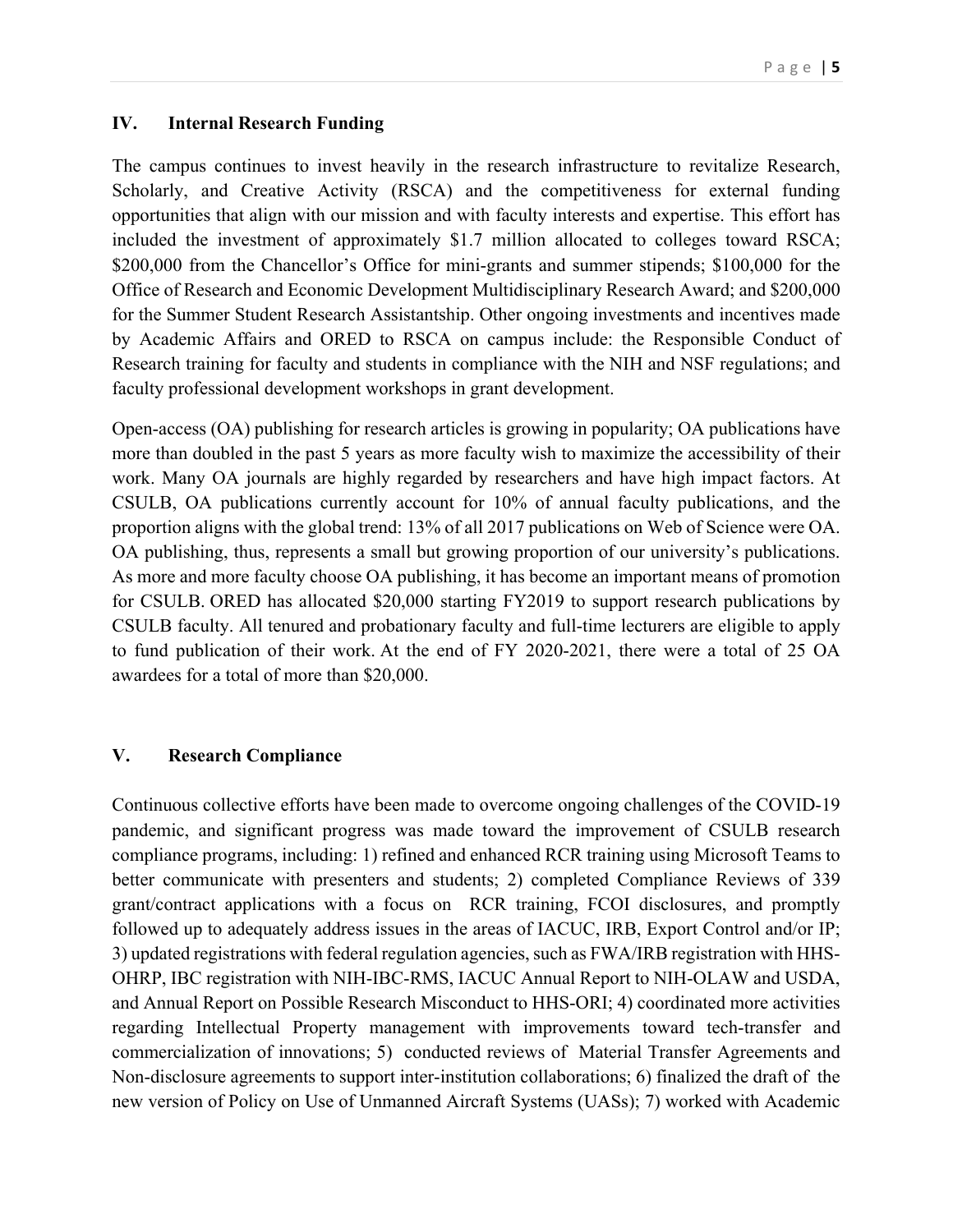Senate to update the list of academic centers and institutes and completed the 5-year continuation review for five ACIs and annual reports for 23 ACIs; 8) provided cross-training and streamlined the work-flow in order to keep uninterrupted, high quality services when staff turnover occurred; and 9) represented CSULB Research Compliance by serving as the meeting host and communication committee member at ARIO.

The Institutional Review Board (IRB) reviewed a total of 511 protocol submissions in AY 2020- 2021, including 336 new protocols, 23 renewals/Continuing Reviews/Annual Check-Ins, and 152 requests for modifications. Among the 336 new protocols, the number of protocols processed via Full Board Review, Expedited Review, and Administrative/Limited Review were 3, 49 and 284, respectively, and the percentages from student, faculty/staff and external investigators were 51%, 47%, and 2%, respectively. The numbers of new protocols were led by College of Health and Human Services (112), College of Liberal Arts (109), and College of Education (56). The most submissions were from the Department of Psychology, followed by Educational Leadership, Family and Consumer Sciences, and University Centers, with 43, 31, 24 and 24, respectively. CSULB IRB continued to serve as the designated IRB for the CSU Chancellor Office. During the pandemic the IRB Office had to pivot to provide ongoing support to faculty. More than six department/discipline specific out-reaching workshops were provided. Increased number of oneon-one consultation sessions via Zoom were provided to investigators with flexible schedules so that their questions/issues were addressed without delay. One poster was presented at the 2020 PRIMR AER Conference to share the experience on how to tackle the COVID-19 challenges with a phase-wise strategy to continue more online recruitments and data collections while limiting inperson data collection projects with essential and time-sensitive nature and sufficient measures to minimize potential risks. Progress was made to improve IRB regulations regarding University Honors Program by providing more proactive outreaching and engaging training sessions to all stakeholders, i.e., directors, thesis advisors, course instructors and students. In collaboration with CSU CO, successfully hosted AY 2020-21 CSU system IRB Forum to streamline IRB collaborations across 23 campuses.

The Institutional Animal Care and Use Committee (IACUC) reviewed and approved 8 new protocols, 2 major modifications, 4 minor protocol modifications, and 23 annual reports. The total number of active protocols was 45, among which 39 were from Biological Sciences and 6 were from Psychology. There were 40 research protocol, 3 teaching/observation protocols, and 2 protocols involving collaboration with external institutions. Animal research projects were funded from various resources, most notably the BUILD grant, but also including awards from NIH, NOAA, US Department of Education, California State University COAST Grant Development Program, Orange County Water District, Orange County Sanitation District, etc. There were 21 faculty/staff, 1 post-doctoral fellow, 32 graduate, 32 undergraduates, and 3 volunteers working on active IACUC protocols. Volunteers were typically CSULB alumni continuing to work on a protocol as part of their professional and educational development. IACUC was successful in completing biannual DEA regulated drug inspections. The Semi-Annual Programmatic Reviews